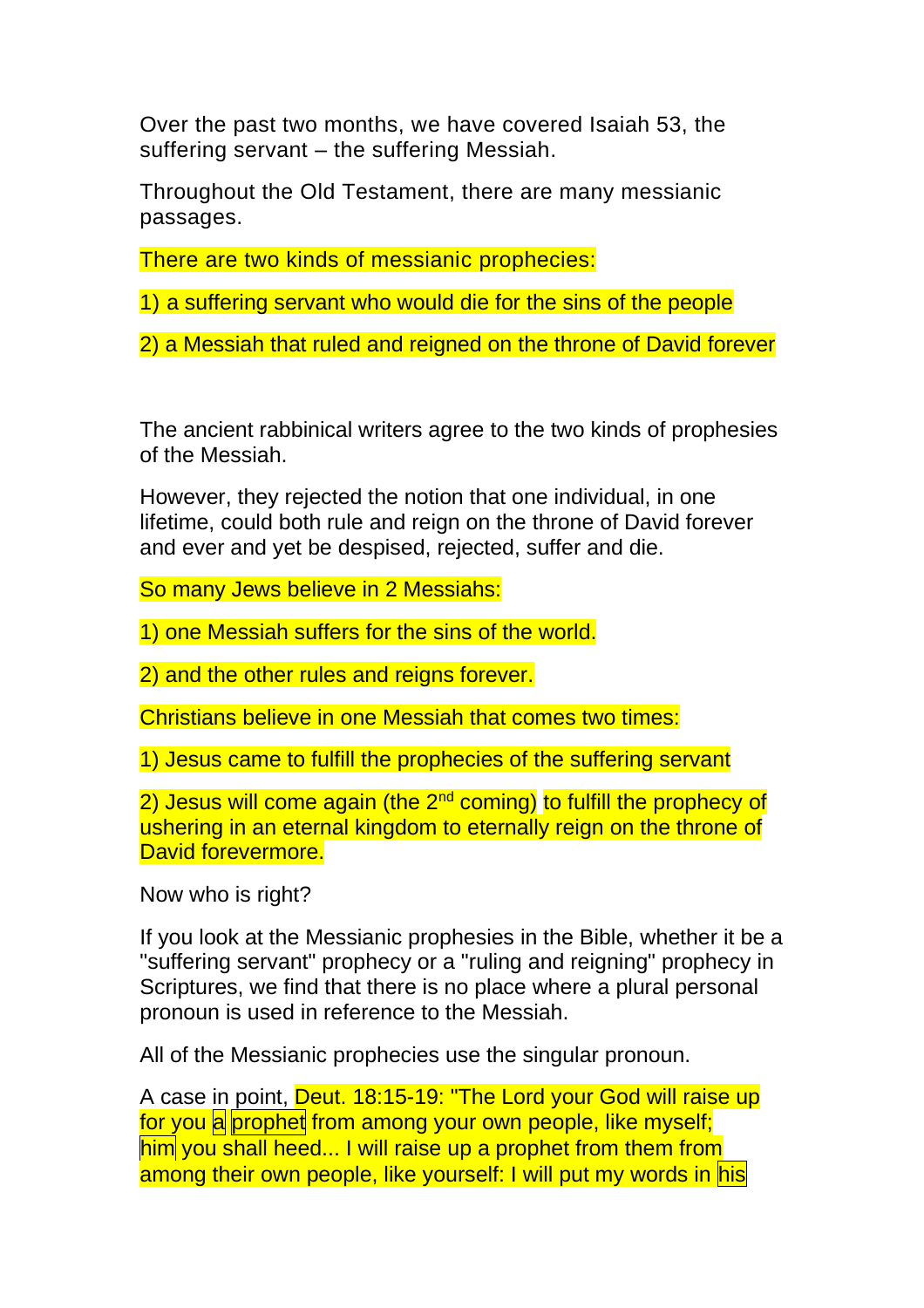mouth and he will speak to them all that I command him; and if anybody fails to heed the words he speaks in my name, I myself will call him to account." Deut. 18:15-19

In this Messianic prophecy from Deut. 18, do you see singular or plural personal pronouns?

Yes, only singular personal pronouns. What are they? "he," "him," and "his." Singular personal pronouns signify one Messiah, not two.

Let us look at the first Messianic prophecy of the Bible,

And I will put enmity between you and the woman, and between your offspring<sup>[\[a\]](https://www.biblegateway.com/passage/?search=Genesis+3%3A15&version=NIV#fen-NIV-71a)</sup> and hers; he will crush your head. and you will strike his heel." Gen. 3:15

Is "the seed" of the woman a singular personal pronoun or a plural personal pronoun?

In another undisputed prophecy of the Messiah, [Micah](https://www.blueletterbible.org/kjv/micah/5/2/s_898002) 5:2: And you, O Bethlehem of Ephrathah, least among the clans of Judah, from you *one* shall come forth to rule Israel for me. One whose origin is from old, from ancient times. Micah 5:2

In this prophecy of the birth place of the Messiah, God says through the prophet Micah that "one shall come forth." ONE is indicated here -- not TWO.

Looking at all Old Testament Messianic prophecies, we find that there is no scriptural evidence for a plurality of the Messiah.

In each prophecy of the Messiah,

only singular personal pronouns are used to describe

the origin -- His birth;

the ministry -- His life;

and the destiny -- His death and resurrection -- of the Messiah.

So according to the OT prophesies of the Messiah,

one had to suffer and die and one would rule.

How could you die and rule at the same time? The only way for ONE messiah to fulfill all the prophesies is that the Messiah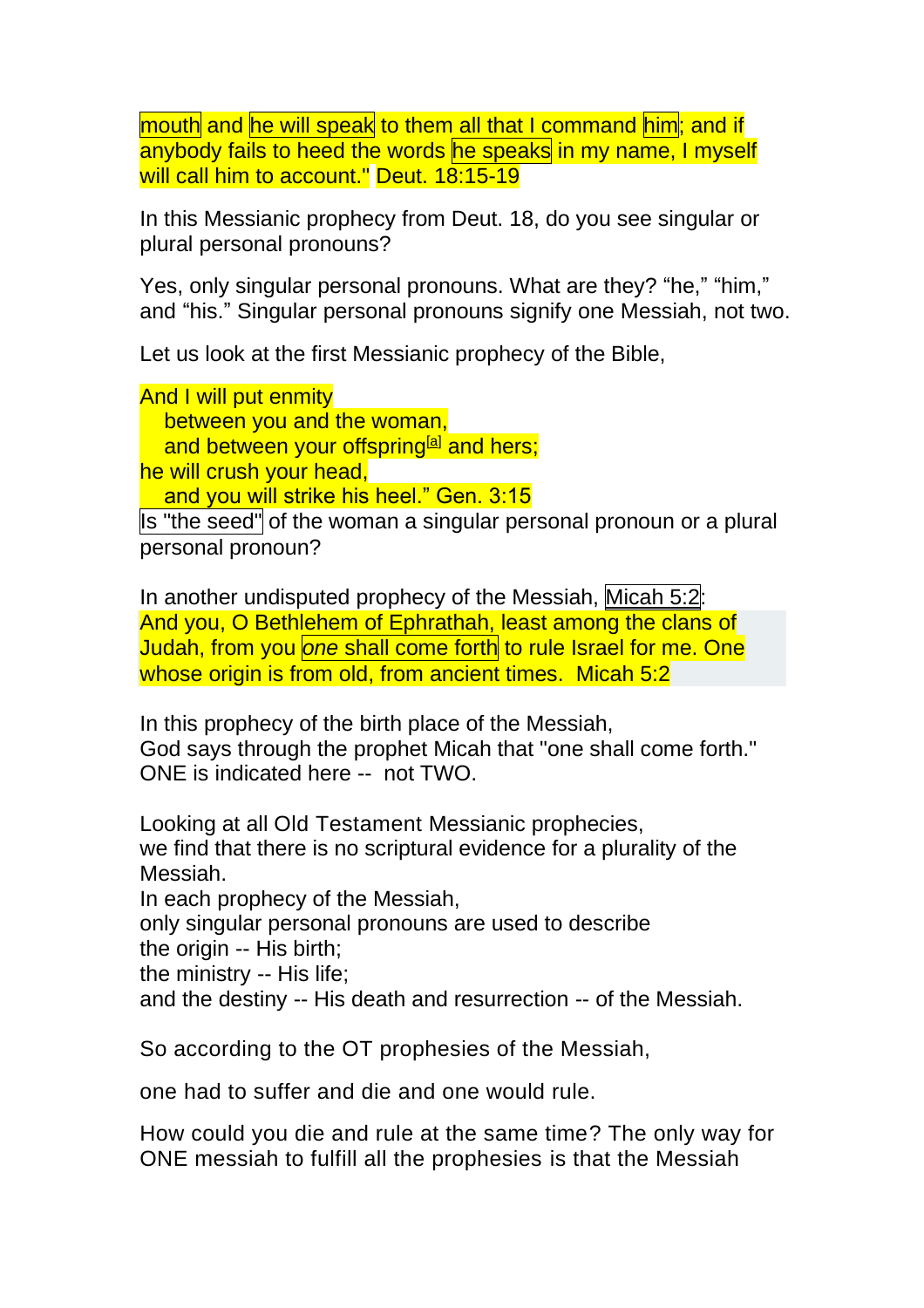must first suffer and die for the sins of the world and then He must come again to rule and reign in peace forevermore.

Now, looking at Psalm 22, we notice that it is similar to Isaiah  $53 -$ 

they both describe the Messiah's torment, rejection and death.

Already from vs. 1, we see that King David (who wrote Psalm 22 under the inspiration of the Holy Spirit) predicted that the Messiah – who would be his descendant – would suffer, be rejected and killed.

When Jesus was on the cross, He cried out the first line of Psalm 22, *"Eli, Eli, lama sabachthani?" "My God, my God, why have you forsaken me?"*

By crying out the first line of Psalm 22, Jesus was actually announcing to the world that He is the suffering Messiah.

Psalm 22 foretells how God had to separate from the Messiah.

God turns His face away from the Messiah so that, as he suffers and dies,

He may take the sins the world upon Himself. Why does God turn his face away from the Messiah? God is holy, set apart from sin.

1 Samuel 2:2 states, There is none holy like the Lord: for there is none besides you.

*In* Psalm 22:16 it states, Dogs surround me, a pack of evildoers encircles me.

Who are the dogs, who are the pack of evil doers that surround the suffering Messiah?

This is the image of Golgotha -- at the cross.

Who was there? Who surrounded the suffering Jesus at the cross? Jews and Gentiles.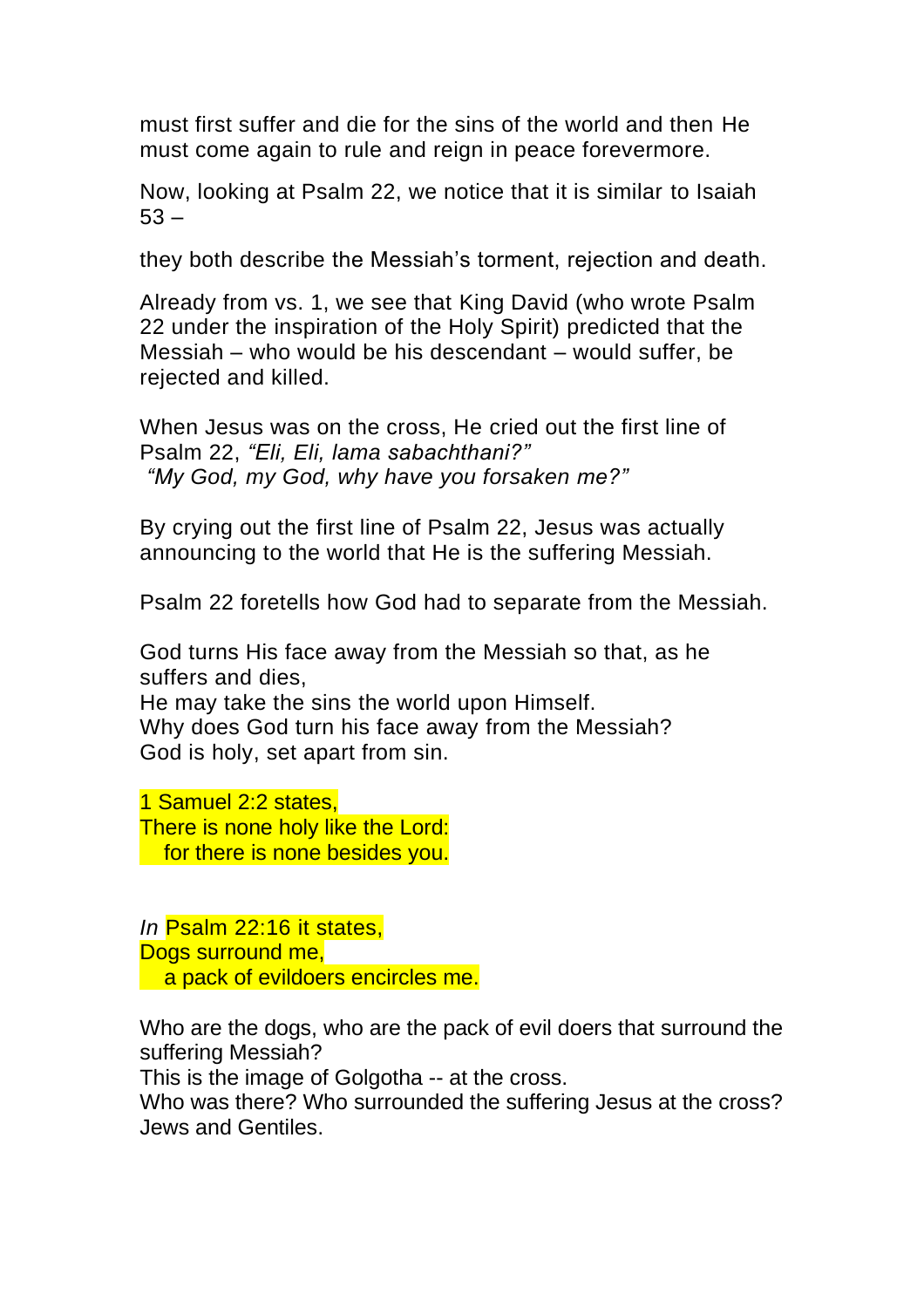The Jews included religious leaders such as the Pharisees and Sadducees, but also there were some of Jesus' followers, including Mary his mother and John the Beloved, the disciple. The Gentiles were also there – Roman soldiers. Remember Gentiles were called dogs – unclean animals.

If only God is holy, then both Jews and Gentiles – all those who surrounded Jesus as evildoers, including all of us were responsible for putting him up on the cross – ultimately because of our sins. Our sins killed the Messiah.

And that is why we – both Jews and Gentiles -- are all murderers – with bloody hands.

The Bible affirms our sinfulness all throughout Scripture – multiple times!

## Their feet are swift to shed blood —(Proverbs 1:16; Isa 59:7; Rom. 3:15)

But your iniquities have separated you from your God; your sins have hidden his face from you... For your hands are stained with blood, your fingers with guilt. Your lips have spoken lies, and your tongue mutters wicked things. No one calls for justice; no one pleads his case with integrity… Their deeds are evil deeds, and acts of violence are in their hands. Their feet rush into sin; they are swift to shed innocent blood. Their thoughts are evil thoughts; ruin and destruction mark their ways… So justice is far from us, and righteousness does not reach us. … we are like the dead. … For our offenses are many in your sight, and our sins testify against us. … The LORD looked and was displeased that there was no justice…. He saw that there was no one, he was appalled that there was no one to intervene; so his own arm worked salvation for him, and his own righteousness sustained him. Is. 59:2-16

You will notice, Isaiah 59 highlights that "No one calls for justice; no one pleads his case with integrity. God saw that there was no one, he was appalled that there was no one on earth to intervene and so God's own arm and righteousness worked and sustained salvation.

If no one is righteous and if we are all sinners – quick to shed blood – should it not be a surprise that both Jews and Gentiles put Jesus on the cross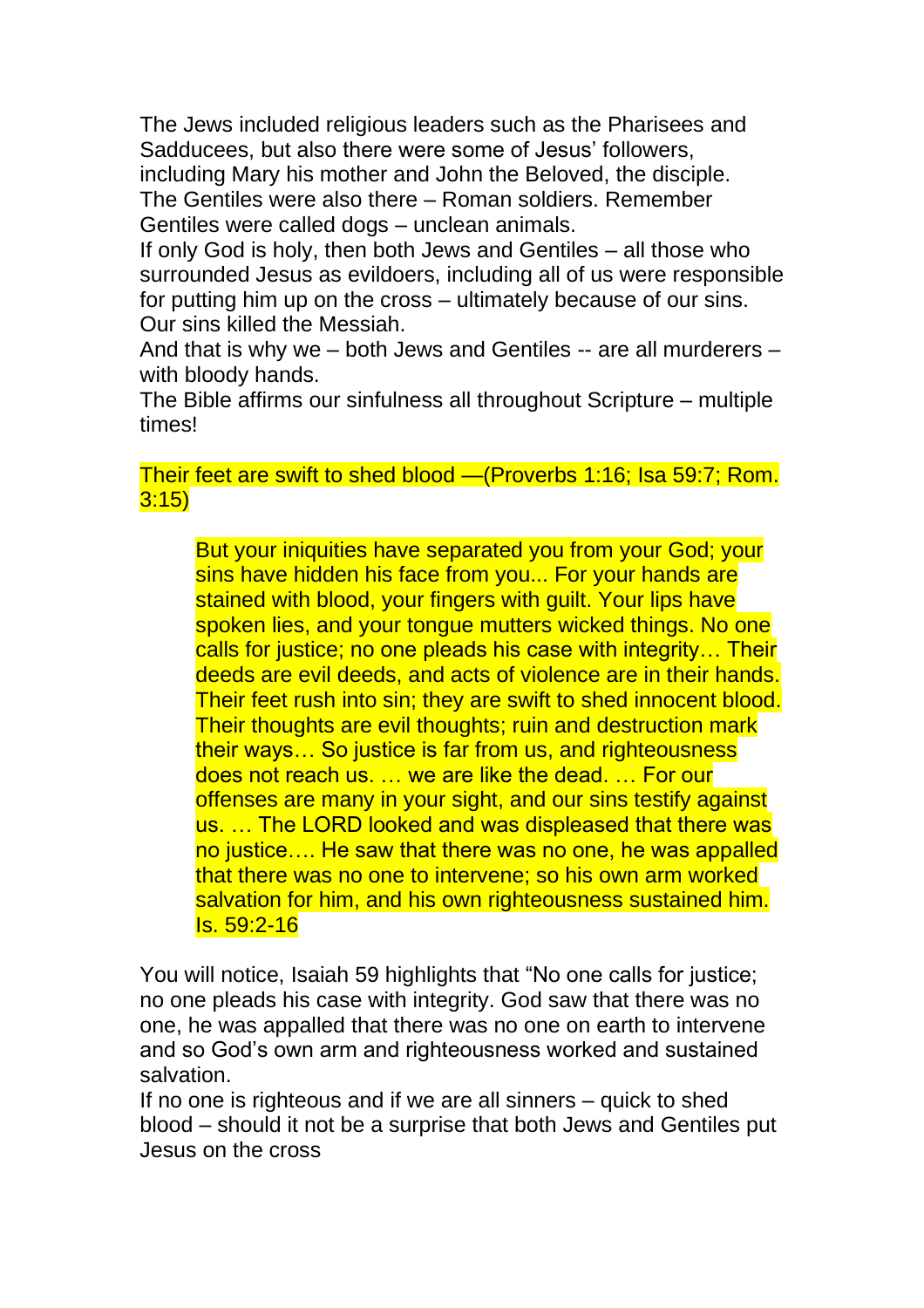as stated in vs. 16, ... they pierced my hands and my feet. Psalm 22:16

This seems to be a clear allusion to the cross. Who in history died with hands and feet pierced for the transgressions of the many?

Only Jesus.

Hands and feet pierced must be talking about Roman crucifixion.

> Skeptics asserted, for a long time, that no evidence of crucifixion was used in Jesus' time

They claimed Romans used crucifixion earlier to kill slaves in a slave revolt led by Spartacus but abolish its use before Jesus time, thereby disclaiming Jesus's crucifixion.

These critics of the Bible made bold assertions that Jesus couldn't have been crucified because 100 years before Jesus, they believed that the Romans had abolished the practice of crucifixion.

So, by the time of Jesus, there could be no Roman crucifixion, thereby invalidating the historicity of the Gospel.

But recently, however, archaeologists have actually discovered evidence that substantiates the historicity of the Bible.

This discovery was so compelling that it forced critics of the Bible to yield to the evidence of crucifixion that was found at **Givat HaMivtar**

Some of you may recall, about 2 years ago, I went to Israel to study Biblical archaeology and modern Hebrew.

And close to Hebrew University on Mount Scopus in Jerusalem, in 1968, they found some Circumstantial evidence: Archaeology Of a crucified man in 1968.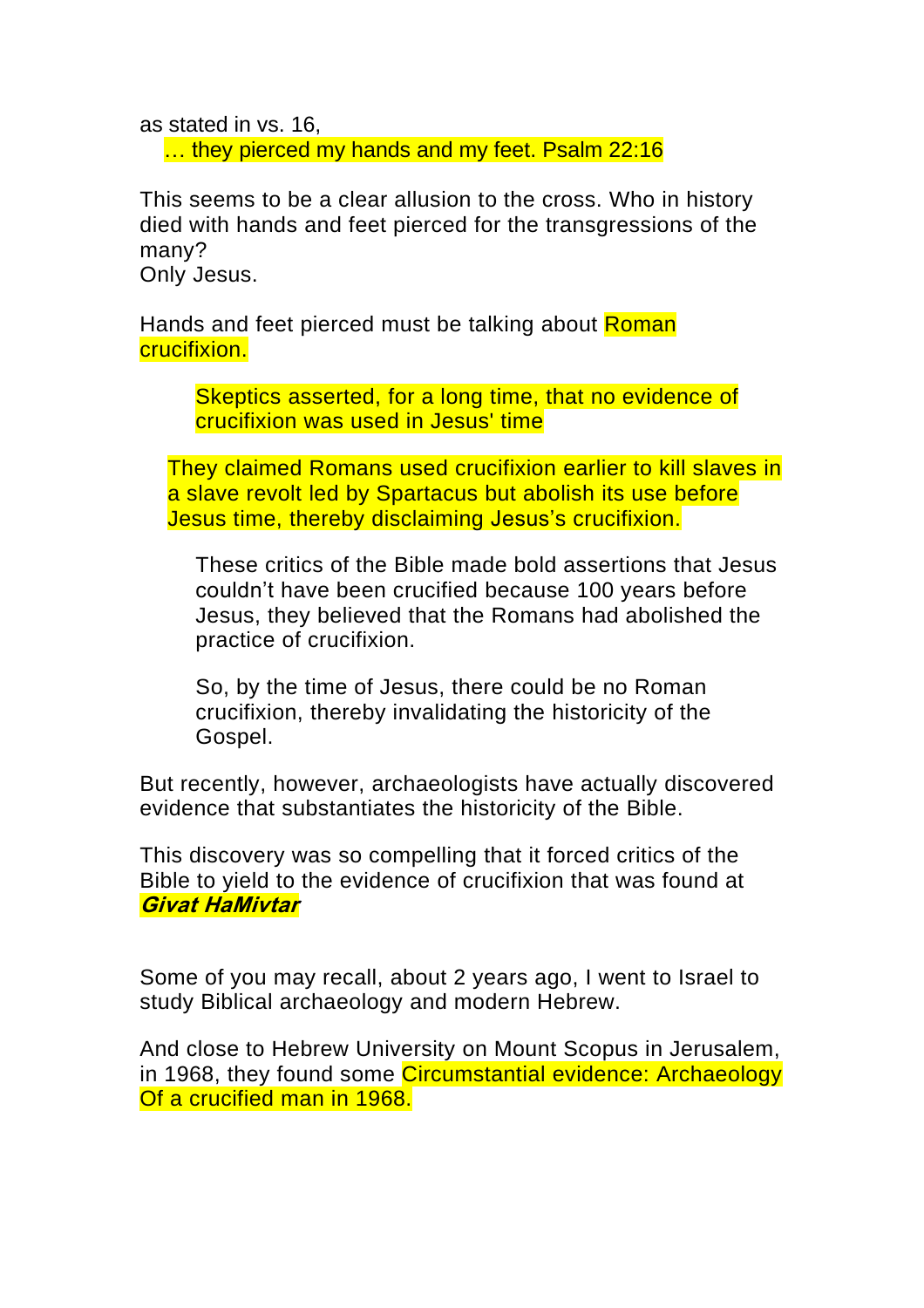They found remains of a flat piece of olive wood were found to be located between the lateral aspect of the calcaneus and the head of the nail.

Which bone? The bone in which the foot and ankle meet. Contrary to what we see in medieval,

Roman Catholic paintings of crucifixion,

what we can surmise from the remains of the crucified man was that the feet were nailed -- not on the top of the feet - but from the side.

This claim is explained to us by the highly revered,

Journal of the Royal Society of Medicine

Calcaneus transfixed by an iron nail, from a first century AD Jewish tomb at Giv'at ha-Mivtar. Excavated bone on the right, model reconstruction on the left.

To give you an idea of the size of the iron spikes that went into Jesus' feet, I have a Roman nail, given to me from a pastor I know who lives in Israel.

This Roman nail was found in Caesarea Maritima, the most Roman city in Judah at the time of Jesus.

This nail is probably from the Roman or early Byzantine time.

With spikes of approximately this size, according to

Psalm 22:16 ... they pierced my hands and my feet. Psalm 22:16

Just imagine, Jesus having nails of this size pierced into his hands and feet.

Jesus suffered greatly for us.

Now if you look at the word pierced in vs. 16, you will notice a superscript next to the word pierced.

The reason is that the states that there are differing renderings of this verse – what we call variants.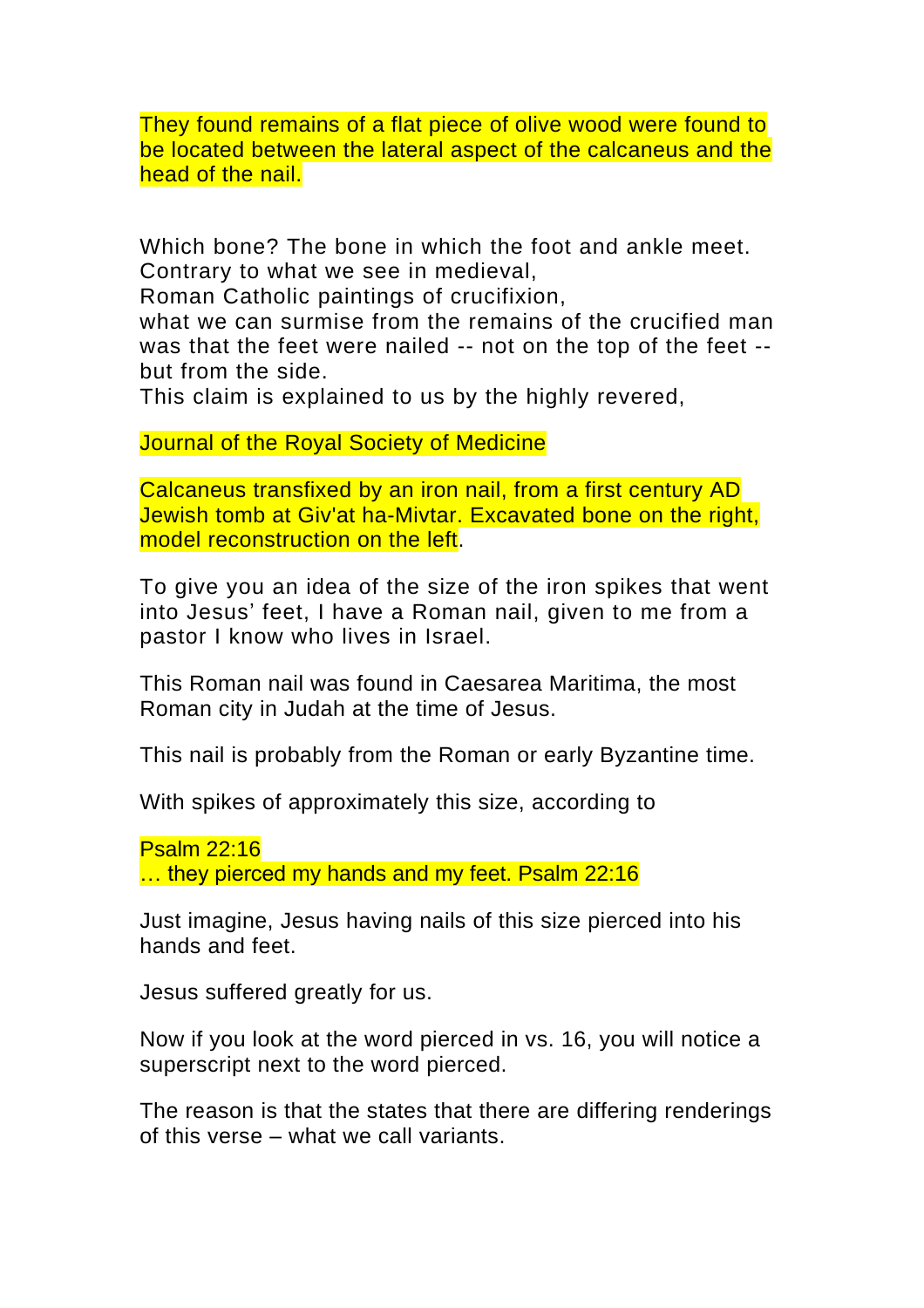1,000 years ago, the Jewish Masoretes who made the "Masoretic text," which is the Hebrew Bible Jews use to this day, translates the text differently from other variants of the Bible. The Masoretes render it the following: י<u>אַרֹפֿ (ka'ari)</u> Like a lion

"like a lion, [they] are [at] my hands and my feet" (Masoretic text, Jewish version of the Bible).

But in Christian Bibles, the Hebrew word is rendered

<u>ּ כָּאֲרָ<del>ּוֹ (ka'aru)</del> (כֵ</u> כרה verb •to dig •to make a hole or dig a pit in the ground to pierce/bore

"they have bored/pierced my hands and my feet"

Just to give you another example of the use of the verb כרה Let's look at another passage -- Psalm 40:6

The verb כרה in Psalm 40:6 <mark>חפֿצת אַזנים כּרית לי עולה</mark> [literally dug open] It is translated in Bibles, My ears You have opened

So the the verb כרה literally means dug open or open – kind of like when you pitch a tent, Have you ever gone camping? I mean real camping, sleeping in a real tent. When you pitch a tent, you nail the tent pegs into the four corners of the tent into the ground.

Think of it like this, when Jesus came to the world to tabernacle with us,

both his wrists and both his feet were nailed to the cross, pierced like a tent spiked on all four corners into the ground.

If this is the correct interpretation,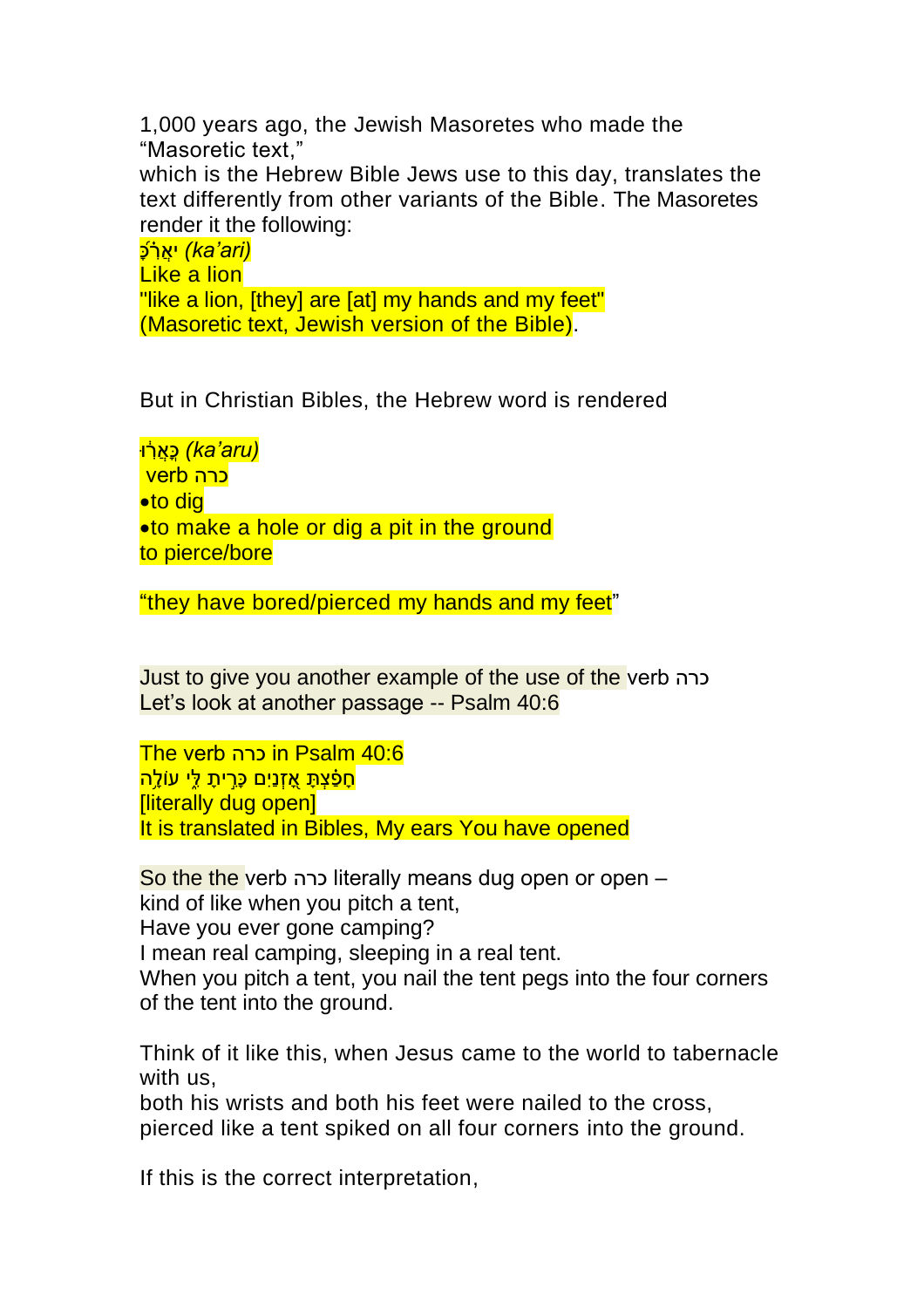how did the Jews end up with such a weird rendering of Psalm 22?

The Jews – namely the Masoretes -- changed one single letter in this verse to get that interpretation. (<u>Like a lion) cֿאַר <del>י → (</del>They pierced) cאַר </u>י  $VAV(1) \rightarrow YUD(1)$ 

You see, they shortened the last letter VAV ( i ) in *(ka'aru)* 

into the shorter letter YUD ( י ( to make י רֲא כ*) ka'ari)*

But anti-Christian Jewish rabbis, like Rabbi Tovia Singer, claim that "Christian translators deliberately twisted their translations of this text in order to produce a Christological reading."

Rabbi Tovia Singer even claims the Christian rendering of the word וּ ִ֔ רֲא כ*) ka'aru)* is Hebrew gibberish.

Now who's right?

Is the Christian rendering the original or the Jewish Masoretic version the original?

The Jewish Masoretic text dates to about the  $9<sup>th</sup>$ , 10<sup>th</sup> century A.D – about 1000 years after Christ.

Although I admit overall the Masoretic text is a very good transmission from the original, the Masoretic text's transmission of one letter in Psalm 22:16 may be in error.

So how can we know if the Masoretic text is in error? We can look at a recently unearthed Jewish text dating about 900 years earlier than the Masoretic text.

Just recently -- within just a couple of decades -- something very exciting was excavated in a newly discovered cave near the Dead Sea Cave and guess what?

We have discovered now our earliest Jewish manuscript of Psalms 22.

It was found at the Nahal Hever Cave by the Dead Sea.

This cave was occupied by Jews – not Christians.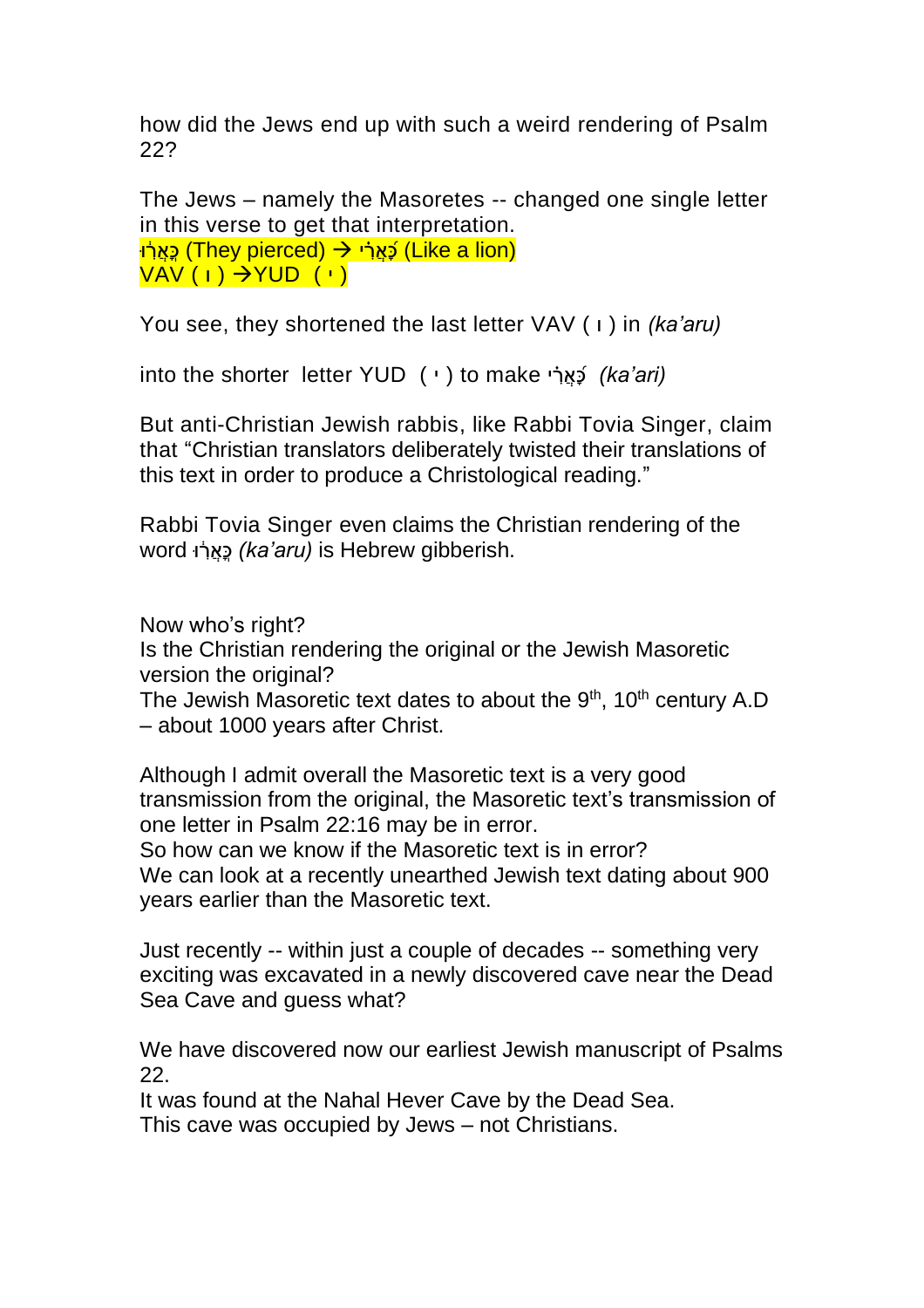These Jews were fleeing Roman persecution some time between the 2 Jewish wars, so we can date the writings of the manuscripts with precision: between 70 CE and 135 CE.

And this Psalms scroll from Nahal Hever, do you know which version it supports?

Is the  $9<sup>th</sup>$  century A.D. Jewish Masoretic rendering of "like a lion" supported or the Christian reading of "pierced"

As you can see from the picture – the last letter of this word is long – indicating it is a vav, not a yud.

Therefore, even the earliest Jewish ancient document -- the Nahal Hever manuscript -- testifies to a Messianic death on a cross!

But, in spite of the smoking-gun evidence, counter missionary Rabbi Tovia Singer stubbornly clings on to his bias. He dismisses the obvious evidence and dogmatically asserts, "Despite these claims, the passage … does not read 'pierced.' … Christian translators deliberately twisted their translations of this text in order to produce a Christological reading."

But he is misleading his audience. The reason: We have a Bible translation that match Christian translations centuries before the time of Christ – namely the Septuagint Bible (LXX).

How can Christians twist the bible when the Septuagint was written centuries before Christians existed?

The [Septuagint,](https://en.wikipedia.org/wiki/Septuagint)

- a Jewish translation of the Hebrew Bible into Greek written before Jesus
- written 2<sup>nd</sup> and 3<sup>rd</sup> century BC by 70 Jewish scholars, hence the name 70.
- [oruksan chairas] ωρυξαν χειράς μου και πόδας "they have dug my hands and feet".

Rabbi Singer is suspect because he deliberately and deceitfully does not address the Septuagint.

So, without all the facts, his unsuspecting followers blindly believe his unfounded claims.

If the Septuagint is written in the  $2^{nd}$  and  $3^{rd}$  century BC by 70 Jewish scholars, how can Christians who came in the 1st Century AD twist the text?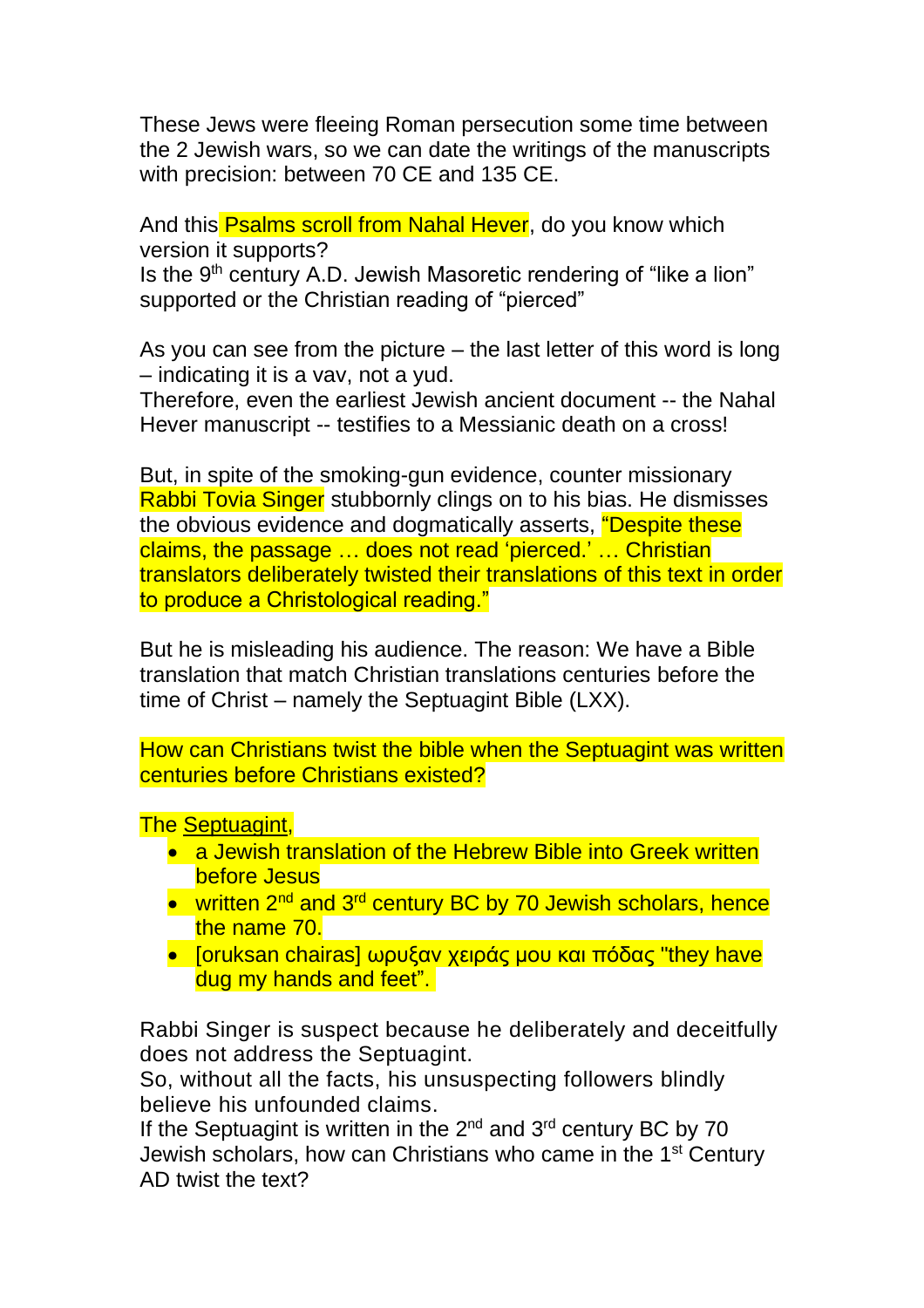Did Christians take a time machine and travel back a couple of hundreds years to the past and twist the text?

Of course not!

The fact of the matter is, the rendering "pierced" was already in the Bible.

Hence, it is safe to say the Jewish Masoretes centuries later had to have either accidentally – or dare I say? -- deliberately -- change the text.

Now why is this significant?

If Psalm 22, truly speaks of a crucifixion – it proves that Jesus is the suffering Messiah as it states in Isaiah 53:5:

But he was pierced for our transgressions, he was crushed for our iniquities; the punishment that brought us peace was on him, and by his wounds we are healed. Isaiah 53:5

This means that Jesus truly died for our sins and by his wounds we are healed. We have hope for the atonement of our sins, hope of forgiveness, hope of resurrection.

In addition to this, we can say with confidence that the Bible is divine – it is God-inspired because David who wrote Psalm 22, 1000 years before Christ was inspired by the Holy Spirit to prophecy about a death penalty that had not yet existed. The crucifixion was not invented until several hundred years after David. The crucifixion was perhaps invented by the Persians, but the Romans perfected this form of punishment. A millennium after David made this prophecy, Jew and Gentile would crucify Christ exactly as David wrote in Psalm 22. Again this prophecy is amazing considering that David lived hundreds of years before the crucifixion was invented and a thousand years before Jesus. Only God who is omniscient could have told David to write Psalm 22:16-18:

Dogs surround me, a pack of villains encircles me; they pierce my hands and my feet. All my bones are on display; people stare and gloat over me.